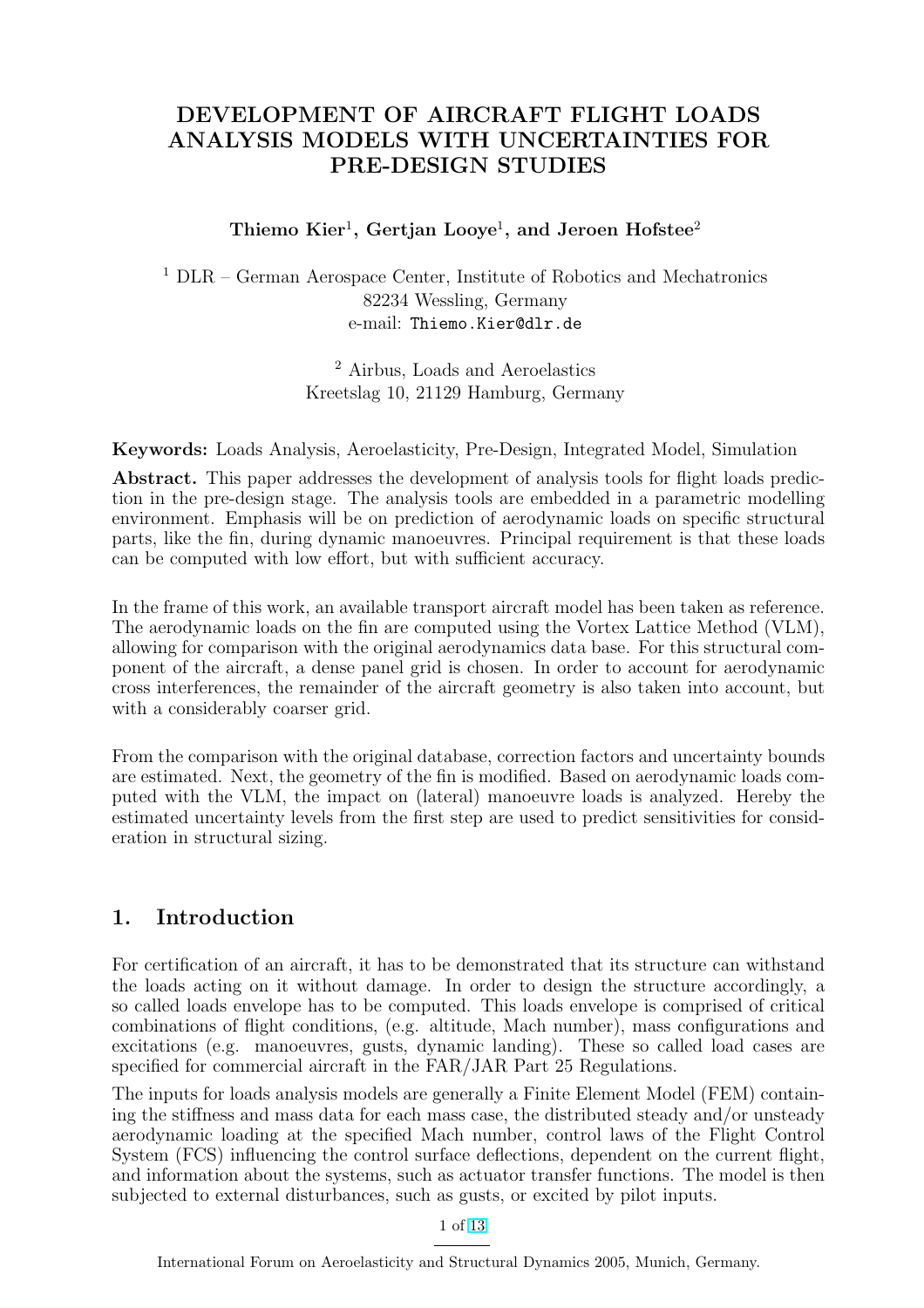A variable aircraft model simulation environment for special flight loads investigations, named VarLoads<sup>1</sup> has been presented previously. The underlying model structure consists of the nonlinear equations of motion of a flexible aircraft, as well as a model that computes distributed aerodynamic forces and moments over the airframe, allowing for direct computation of aerodynamic and inertial loads at airframe locations of interest. Furthermore, engine, actuation, and atmospheric models are included. VarLoads<sup>1</sup> is a MATLAB/SIMULINK based simulation environment for flight dynamics and loads analysis of elastic aircraft. The main emphasis of VarLoads is on flexibility and modularity, making it particularly suitable for special investigations, where short model update cycles are required. Unlike other aeroelastic simulations in pre-design, this environment is loop capable and is targeted towards calculating large amounts of load cases in the order of several hundreds rather than doing a single analysis with a chosen load case, which is believed to be the sizing case. This approach is closer to the actual design process of commercial aircraft and ensures a smooth transition from the predesign stage to the actual design load loop calculation, preventing unpleasant surprises (e.g. the assumed sizing load case turns out not to be the actual sizing load case).

The presented loads analysis is one part of a predesign process, illustrated in figure 1. The geometry and a subsequently derived finite element model (FEM) are provided by a parameterized Multi Model Generator (MMG), which si described in more detail in a parallel paper.<sup>2</sup> A FEM containing all structural information is usually very large and is therefore statically condensed with the Guyan<sup>3</sup> reduction. The parametric MMG also provides the geometry for aerodynamic calculations. The aerodynamics for the loads analysis are generated by projection of the lifting surfaces. With the given input data, a dynamic aircraft model is constructed and used in a loads loop calculation. The resulting loads are used for the sizing of the structure. This process is repeated until a converged solution is reached. The sized design is then assessed and subsequently optimized to meet the demanded requirements.



Figure 1. Design process.

The scope of this work is the development of dynamic aircraft models with VarLoads and the associated aerodynamic models for simulation. The versatility of VarLoads is demonstrated by merging existing with newly calculated aerodynamic models and the application to not only loads analysis, but also stability and control related problems.

It is quite common that, for an existing aircraft, a single component has to be optimized rather than the whole aircraft design. The present work describes an example, where the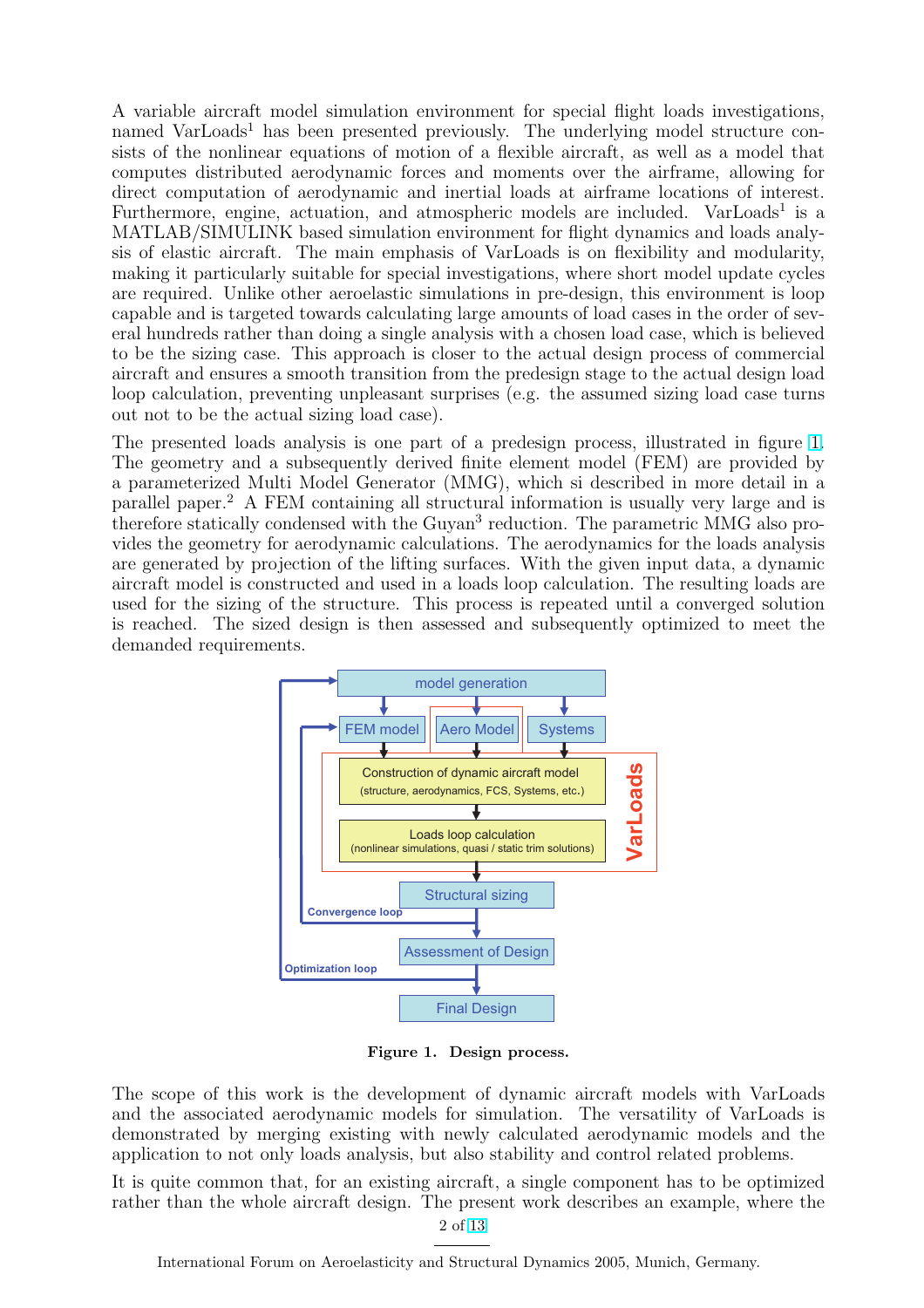geometry of the vertical tail-plane (VTP) is altered, while the rest of the aircraft remains unchanged. A model of a transport aircraft based on an aerodynamic database is available from previous studies. Therefore, a substantial part of already available data can be used, which is supplemented by calculations with simple theories. First, the geometry of the baseline configuration is computed with these simple theories and compared to the available database values. The differences in the resulting loads serve as uncertainty estimations for the changed geometries. As a typical critical load case for the VTP, a yawing manoeuvre according to JAR/FAR 25.351 is chosen.

The investigated vertical tail planes vary in their span from  $-10\%$  to  $+10\%$ , leaving their sweep angle unchanged. The present work concentrates on the calculation of loads. Obviously, the loads are not the only driver for the geometry of the fin. Therefore, as an example, a stability and control study of the changed geometry on the minimum control speed  $V_{MC}$  is carried out.

In the following section the basis of the loads analysis models is described. Next the relevant design manoeuvres for the VTP are reviewed, with particular emphasis on the yawing manoeuvre. The aerodynamics for baseline fin are compared and the uncertainty in the loads calculation is assessed. Hereafter, the simulations for the fin variations are conducted.

# 2. Loads Analysis Models

This section describes the used theories to build up the loads analysis model.

#### 2.1. Equations of Motion

One of the main motivations for the development of the simulation environment VarLoads was the desire to have one common model, that is capable of handling the large nonlinear motions of a manoeuvre, as well as the small perturbations resulting from the flexibility of the structure. Therefore, equations of motion based using so called "mean axes" as body reference system $4.5$  were implemented in VarLoads.

$$
\begin{bmatrix} \mathbf{M}_b \left( \dot{\mathbf{V}}_b + \mathbf{\Omega}_b \times \mathbf{V}_b \right) \\ \mathbf{I}_b \dot{\mathbf{\Omega}}_b + \mathbf{\Omega}_b \times (\mathbf{I}_b \mathbf{\Omega}_b) \end{bmatrix} = \mathbf{\Phi}_{ba}^T \mathbf{P}_a^{ext}
$$
(1)

$$
\mathbf{M}_{f} \ddot{\mathbf{u}}_{f} + \mathbf{D}_{f} \dot{\mathbf{u}}_{f} + \mathbf{K}_{f} \mathbf{u}_{f} = \mathbf{\Phi}_{fa}^{T} \mathbf{P}_{a}^{ext}
$$
\n(2)

 $M_b$  matrix with aircraft mass on main diagonal  $\mathbf{I}_b$  inertia tensor  $\mathbf{V}_b$  velocity vector<br> $\mathbf{\Omega}_b$  rotation vector rotation vector  $\mathbf{M}_{ff}$  generalized mass matrix  $\mathbf{K}_{ff}$  generalized stiffness matrix<br> $\mathbf{u}_{ff}$  generalized coordinates generalized coordinates  $\mathbf{\Phi}_{fa}^T$  modal matrix for flexible modes  $\Phi_{ba}^T$  modal matrix for rigid body modes  $\mathbf{P}_{a}^{\text{ext}}$  external forces

 $\mathbf{D}_{\text{ff}}$  generalized damping matrix

These equations consist of the nonlinear rigid body equations of motion, as used by the flight mechanics community, and the linear elastic equations of motion used in structural dynamics. The coupling of the rigid and flexible parts is driven solely by the external forces and moments  $(\mathbf{P}_{a}^{ext})$  originating from, e.g., the aerodynamics and propulsion.

The derivation is based on the Lagrange equations with following simplifying assumptions.

- 1. the structure is composed of concentrated masses
- 2. Hooke's law is valid, i.e. deformations are small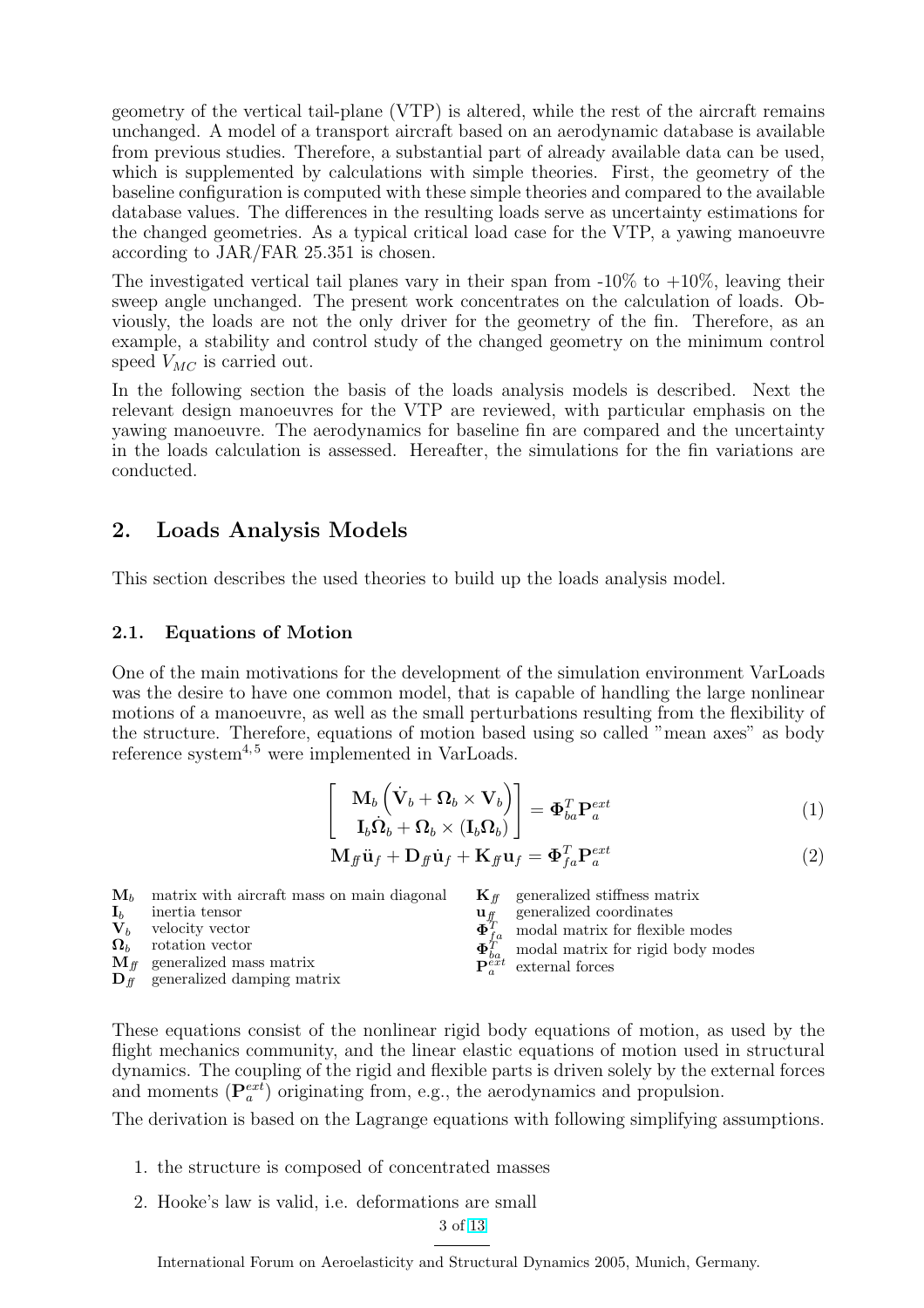- 3. Eigenvectors are available from a modal analysis and are orthogonal w.r.t. the mass matrix
- 4. deformations and rate of deformations are small and co-linear, i.e. their cross product can be neglected
- 5. the tensor of inertia is assumed constant
- 6. an earth fixed inertial reference system is assumed
- 7. gravity is uniform within this reference system

For a detailed derivation of the eqations od motion and the underlying assumptions, please refer to the papers by Waszak and Schmidt<sup>4,5</sup>.

#### 2.2. Aerodynamics

One of the key aspects of the loads analysis is the calculation of aerodynamic forces acting on the structure. A vast amount of theories is available, ranging from simple lifting line to high fidelity Navier-Stokes CFD solvers. As pointed out before, the large amounts of load cases that have to be considered in a dynamic simulation are prohibitive for costly calculations. Therefore, usually classical methods from potential theory are employed. Those linear methods are then corrected with a small number of CFD calculations at points in the flight envelope where nonlinearities are expected. These aerodynamic nonlinearities are usually found in the high Mach number region.

When gust loads are to be calculated, unsteady aerodynamics have to be considered. The standard method is the Doublet Lattice Method<sup>6</sup> (DLM), which solves the acceleration potential equations in the frequency domain. In order to use the results in the time domain, a rational function approximation (RFA) has to be carried out, as described by Roger<sup>7</sup> or Karpel.<sup>8</sup> In the light of predesign applications it is also common to model the unsteadiness of the flow field with transfer functions. The so called Wagner function is used for sudden changes in angle of attack and the Küssner function<sup>9</sup> for intrusion in sharp edged gusts. The use of these functions considerably reduces the modelling effort.

Both time domain approximations have been used for loads calculations with VarLoads. However, the current paper focuses on manoeuvre loads analysis. For manoeuvre load analysis it is usually sufficient to consider only quasi-steady aerodynamics. A well established method, which is available as a pre-processing module for VarLoads, is the so called Vortex Lattice Method (VLM).

# 2.2.1. Vortex Lattice Method

The VLM<sup>10</sup> is a method solving the velocity potential equations, resulting in a so called aerodynamic influence coefficient (AIC) matrix. The AIC matrix relates the velocity at a control point to forces at an acting point. This (quasi-)steady AIC matrix is particularly suitable for time domain simulations, since it has to be computed only once for each Mach number during the preprocessing. The varying forces during a dynamic simulation can then be calculated by multiplication with the velocity vectors at the control point that are computed from the rigid body and elastic motions. The computation of the aerodynamic loading reduces to a mere matrix multiplication.

The VLM models lifting surfaces. Therefore, volumetric bodies are idealized with a cruciform shape. The planform geometry of the lifting surfaces is provided by Nastran input  $decks$ <sup>11</sup> which can be produced by the MMG<sup>2</sup>. An example of a Vortex Lattice grid for predesign studies is shown in Figure 2.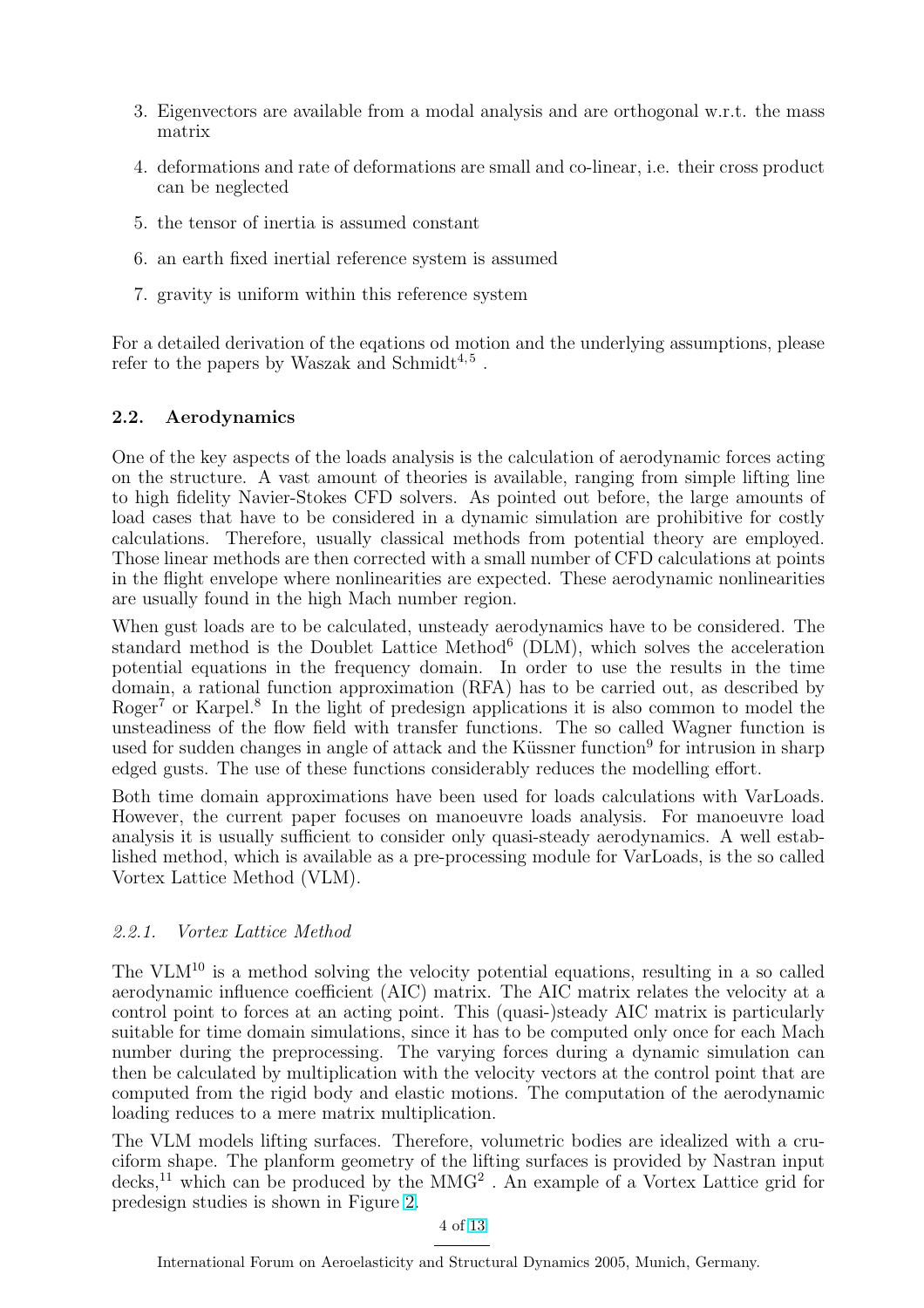

Figure 2. Vortex lattice grid for predesign studies.

The VLM discretizes lifting surfaces as small elementary wings (panels), which consist of a horseshoe shaped vortex line at the quarter chord and a control point. At this control point, which is located at the 75% chord, the normal component of the velocity has to be zero, since there is no flow through the solid surface. In order to achieve this, the circulation strengths of the vortex lines has to be set accordingly, so that their induced velocity compensates the free stream velocity. When the circulation strengths are known, the resulting aerodynamic forces can be computed with the Kutta-Joukowsky theorem:

$$
\mathbf{P}_k^{aero} = \mathbf{n}_k \rho V_{TAS} \Gamma_k b_k \tag{3}
$$

 ${\bf P}^{aero}_k$  aerodynamic lift acting on panel  $n_k$  normal vector of panel air density  $V_{TAS}$  true airspeed  $\Gamma_k$  circulation of panel  $b_k$  width of panel

#### 2.2.2. Aerodynamic Loads from Database

When an aircraft advances in the design process, the availability of aerodynamic data increases. Generally, a database is populated with results from CFD calculations, wind tunnel data and flight test results. The database values can then be reformulated in a matrix similar to the above described AIC matrix that is multiplied by an aerodynamic state vector, containing e.g.  $\alpha$ ,  $\beta$ ,  $p$ ,  $q$ , and r. Unlike the VLM, database driven aerodynamics can include nonlinearities, which can be applied by cross terms in the aerodynamic state vector. The capability of capturing also highly non-linear pressure distributions is solely dependent on the size of aerodynamic state vector and the inclusion of higher order terms such as  $\alpha\beta$  or  $\beta^2$ .

Since, in the present case, only the fin of the aircraft is replaced, the aerodynamics for the remainder of the aircraft is driven by database values.

#### 2.3. Structural Model

The structural model for loads analyses is usually a FEM model to which the masses (systems, payload, fuel and structural) are added separately rather than modelling the elements with density properties. This approach has been chosen to decouple the mass estimation method from the FEM model, which is required for all non-structural masses as well. The model is then statically condensed using Guyan<sup>3</sup> reduction.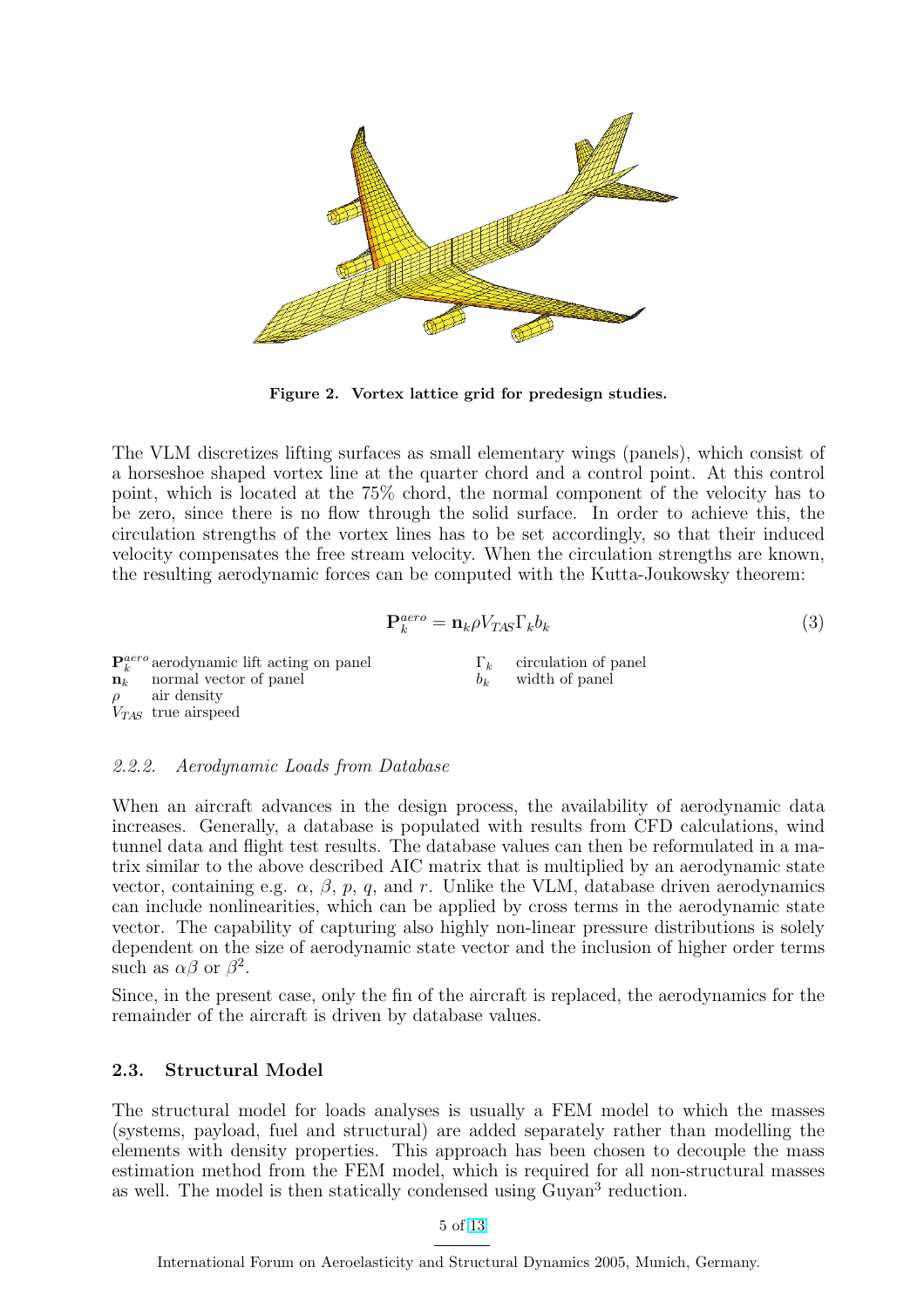The FEM model of the fin is generated by the MMG<sup>2</sup> and then merged with the given baseline model, by replacing this particular structural component.

#### 2.4. Interaction of Structure and Aerodynamics

Since usually the aerodynamic and structural grid do not coincide, a methodology for the transfer of loads and displacements between the grids has to be employed. This is referred to as splining.

Mauermann<sup>12</sup> developed a method based beam shape functions, which is capable of handling kinks in the beam axis to accomplish the splining. This method is applied in the present work as well.

#### 2.5. Load Recovery

In order to recover the nodal loads acting on the condensed structural grid, the force summation method, also referred to as mode acceleration method, is employed. The Force Summation Method requires the external forces to be available on the structural grid, i.e. the AIC matrix has to be available in a half generalized form.

Alternatively, the mode displacement method can be used to recover the nodal loads, which only requires a fully generalized AIC matrix and a half generalized stiffness matrix. However the mode displacement method has a poor convergence behavior,  $^{13}$  so the force summation method is preferred.

$$
\mathbf{P}_a = \mathbf{P}_a^{ext} - \mathbf{M}_{ah} \begin{bmatrix} \mathbf{T}_{bE} \{0, 0, g\}^T + \mathbf{\Omega} \times \mathbf{V}_b + \dot{\mathbf{V}}_b \\ \dot{\mathbf{\Omega}}_b \\ \ddot{\mathbf{u}}_f \end{bmatrix}
$$
(4)

 $\mathbf{P}_a$  nodal loads  $M_{ah}$  half generalized mass matrix gravity

 $T_{bE}$  transformation inertial to body fixed

The integrated loads are the outboard loads, that are summed up at monitoring stations, located between the structural nodes. The loads envelope is formed by sorting the integrated loads, yielding the sizing load cases for every grid point degree of freedom (DOF), as well as the correlated loads.

# 3. Sizing Load Cases for the Vertical Tailplane

Amongst others, the sizing load cases for the vertical tailplane are yawing manoeuvre conditions, pilot induced and one engine out, cf. Lomax.<sup>14</sup> As example case for a dynamic manoeuvre the pilot induced yawing manoeuvre was chosen, which is usually dimensioning for the torsional loads of the VTP.

Since the loads are not the only design driver for the VTP, the minimum control speed  $V_{MC}$ for the one-engine-out condition is computed to indicate the presence of opposite trends.

# 3.1. Yawing Manoeuvre

According to JAR/FAR 25.351 the yawing manoeuvre can be described as follows:

1. at an unaccelerated trimmed horizontal flight, the rudder control is suddenly displaced to maximum deflection.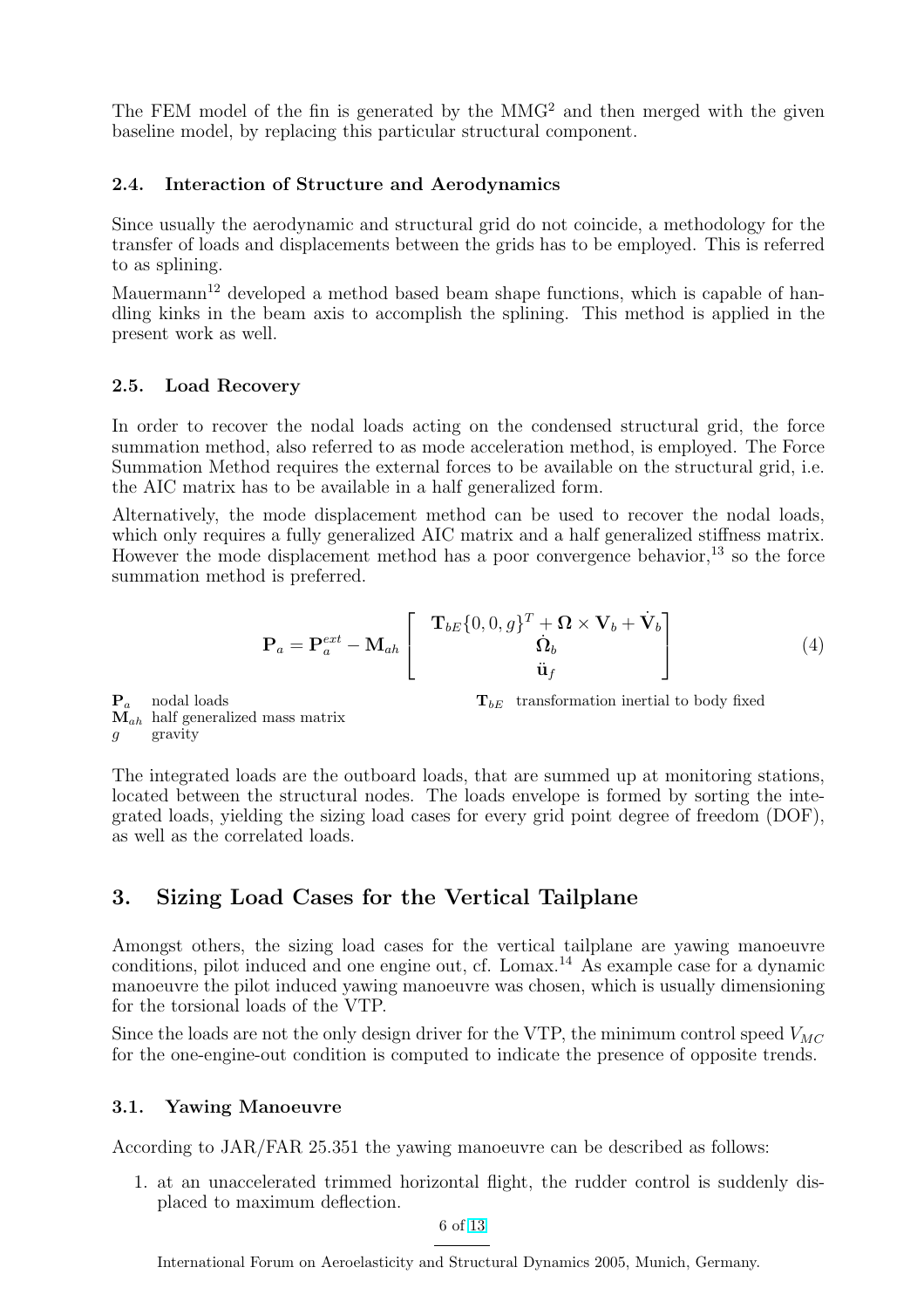- 2. during the dynamic application of the rudder a overswing results, yielding a maximum sideslip angle.
- 3. after a steady sideslip angle is reached, the rudder control is returned to a neutral position.

The highest torsional loads usually occur when the aircraft reaches a maximum sideslip angle  $\beta$ . The maximum shear force and bending moment are reached when, at the steady sideslip, the rudder deflection is suddenly returned to zero, superimposing the forces in the same direction.

### 3.2. One Engine Out Condition

The engine out manoeuvre is a condition in which the imbalance resulting from an engine failure has to be counteracted by the application of the rudder 2 seconds after the loss of engine power.

This condition is not calculated as dynamic manoeuvre in the present study. However, the minimum control speed  $V_{MC}$  is computed as a trim solution of a one engine out condition. The minimum control speed is the speed where application of full available rudder is sufficient to maintain straight and level flight with a bank angle not more than 5 degrees.

# 3.3. Trim Solution

The starting conditions for a dynamic manoeuvre have to be set, so that the aircraft is in an equilibrium state. Usually this state is the horizontal flight, where the forces and moments are balanced.

Mathematically a nonlinear system of equations has to be solved.

$$
\begin{aligned}\n\dot{x} &= f(x, u) \\
y &= g(x, u)\n\end{aligned} \tag{5}
$$

where the states are defined by the equations of motion. The inputs are generally the control surfaces deflections and the engine thrust setting. The outputs are chosen according to the requirements for the flight condition, e.g. angle of attack  $\alpha$ , sideslip angle  $\beta$ , Mach number  $Ma$ , and load factor  $N_z$ .

In order to compute a determined solution, the number of free variables has to equal the number of equations of the given system. When the constraints are set accordingly, a trim routine, based on the MINPACK library,  $^{15}$  solves the system. The trim solution defines the initial conditions for the simulation.

When solving for the minimum control speed, the constraints for the trim problem have to be redefined. Instead of specifying a flight speed, the maximum deflection of the rudder is specified. The trim routine then solves for the speed at which a balanced state can be reached, constituting the limiting case of the minimum control speed.

#### 3.4. Flight Control System

A further very important factor influencing the loads is the presence of a Flight Control System (FCS). The dynamic simulations were calculated with an active yaw damper system, affecting the aircraft response and in turn the magnitude of the occurring loads.

A pilot model initiates the yawing manoeuvre by applying a rudder input, while simultaneously trying to counteract the roll motion and keeping the altitude constant.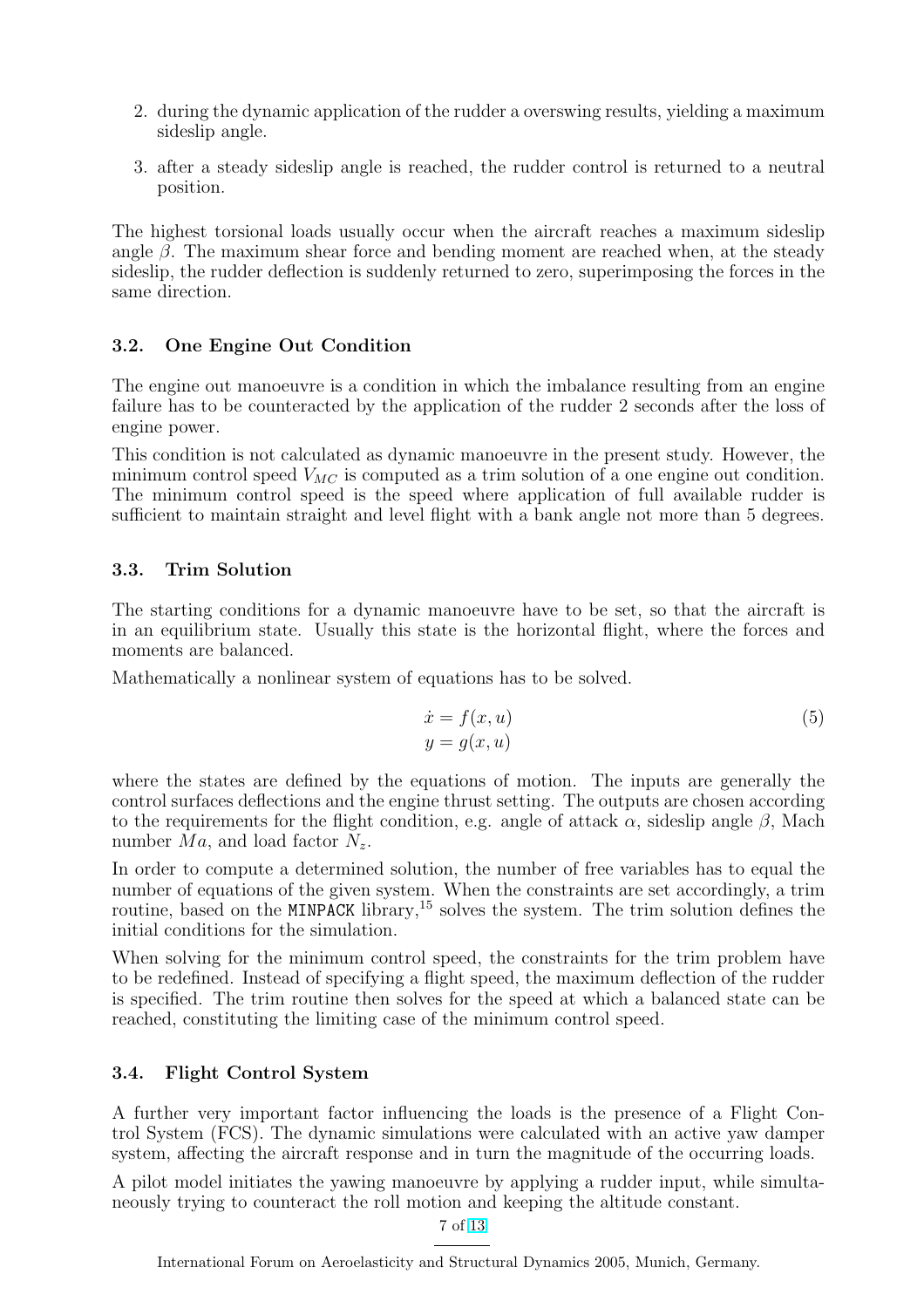The commanded control surface deflections are passed through an actuation system, which is modelled with second order transfer functions.

### 4. Results

Firstly, the results from the VLM aerodynamics of the baseline geometry are compared to the database values and sources of differences are identified. Then the yawing manoeuvre is simulated for both aerodynamic methods. After assessing the accuracy of the VLM method, geometry variations are examined. The span of the VTP is varied, while keeping the sweep angle unchanged. The resulting maximum loads at the root of the VTP are then compared to the baseline configuration in order to recognize trends. Additionally, the dynamic pressures  $q_{dyn}$  at  $V_{MC}$  for the variations are compared.

#### 4.1. Baseline VTP Configuration

Although only the aerodynamic loads of the VTP are of interest, the entire aircraft has to be modelled with the VLM in order to account for the flow about the aircraft and the resulting interferences. However, the grid for the VTP is considerably finer in order to get a better resolution of the acting forces.

As a first step, the stripwise aerodynamic lift gradients are compared to the database values for the relevant excitations, i.e., sideslip angle  $\beta$ , rudder deflection  $\delta_r$  and yaw rate r. The lift gradient for  $\beta$  was underestimated by about 10%. The same behavior was seen for the values of the yaw rate  $r$ , which is to be expected since a rotation about the center of gravity (cg) is almost equivalent to a change in fin angle of sideslip. Therefore, the values used for simulation were scaled up by  $10\%$ , cf. Figure 3(the sign of the y-axis represents the direction of the applied forces due to a positive excitation). The gradients for the rudder deflection  $\delta_r$  are in line with the database values at the outboard stations, but are significantly smaller inboard. This is mainly caused by the modelling of the fuselage as cruciform shaped lifting surfaces, since a volumetric body is inhibiting the flow around the tail cone far more than just a projected surface.



Figure 3. Normalized lift gradients for  $\beta$ ,  $\delta_r$ , and r.

The location where an increase in lift is acting without a change of the pitching moment is called aerodynamic center. The stripwise local aerodynamic centers are pictured in figure 4. For the rudder deflection the inboard location moves away from the reference values due to the inaccurate fuselage modelling.

After the application of the correction factors and with the awareness of the still existing [ae](#page-8-0)rodynamic differences, the yawing manoeuvre is simulated once with the aerodynamics completely driven by the database and the other time where the aerodynamics of the fin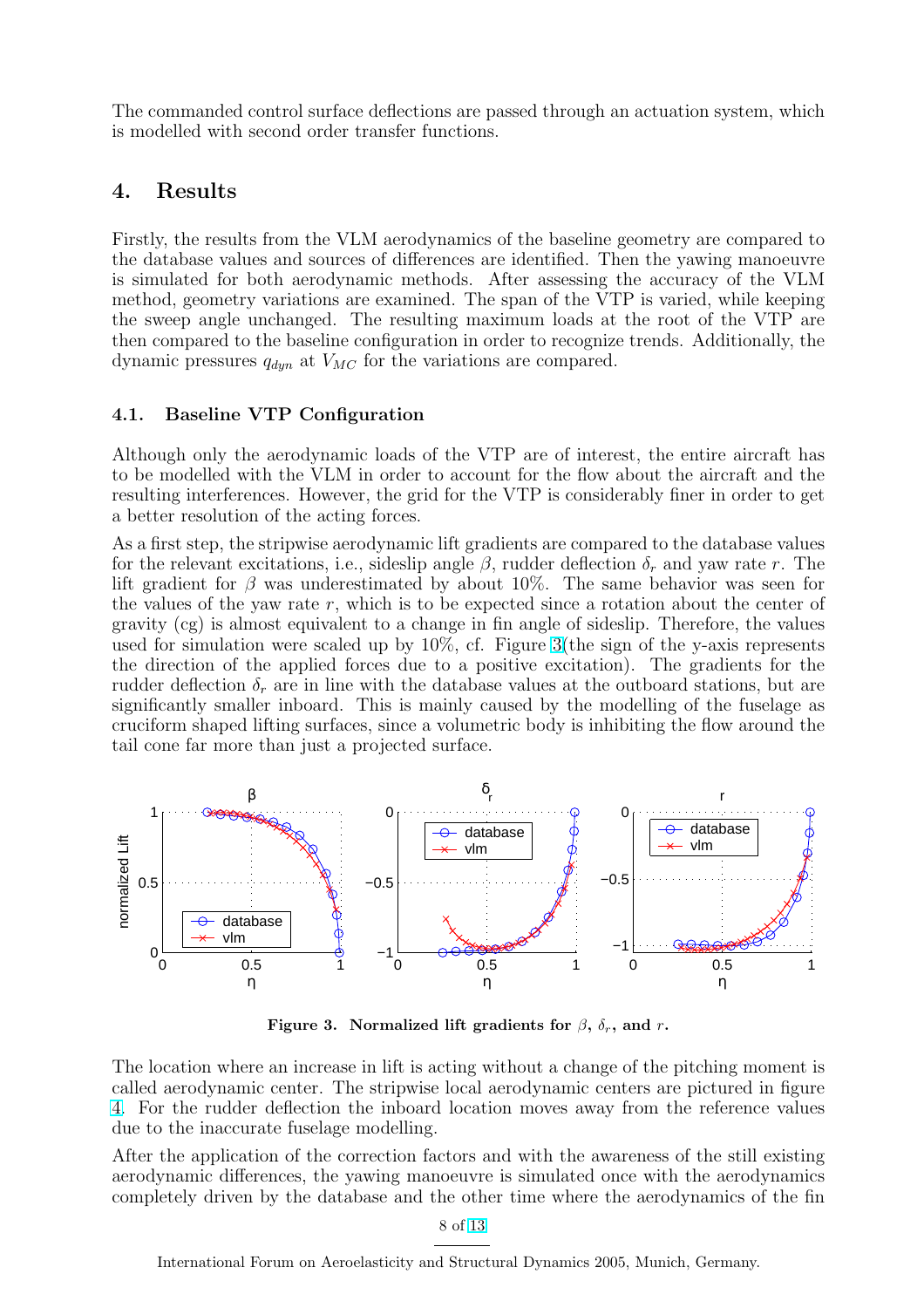<span id="page-8-0"></span>

Figure 4. Aerodynamic centers for different excitations (not drawn to scale).

are computed with the VLM. In the latter case, two complete aerodynamic models VLM and database are running in the background. After transformation of the aerodynamic forces to the structural grid points, the two models are merged by selecting the grid points of the vertical tailplane from the VLM aerodynamic model and the other components from the database driven model. Figure 5 illustrates how in the VarLoads aircraft model the aerodynamic models are joined. Together with the propulsion loads this constitutes the external forces that are passed on to the equations of motion, represented by the uppermost box.



Figure 5. Two aerodynamical models in the VarLoads aircraft model.

9 of 13

International Forum on Aeroelasticity and Structural Dynamics 2005, Munich, Germany.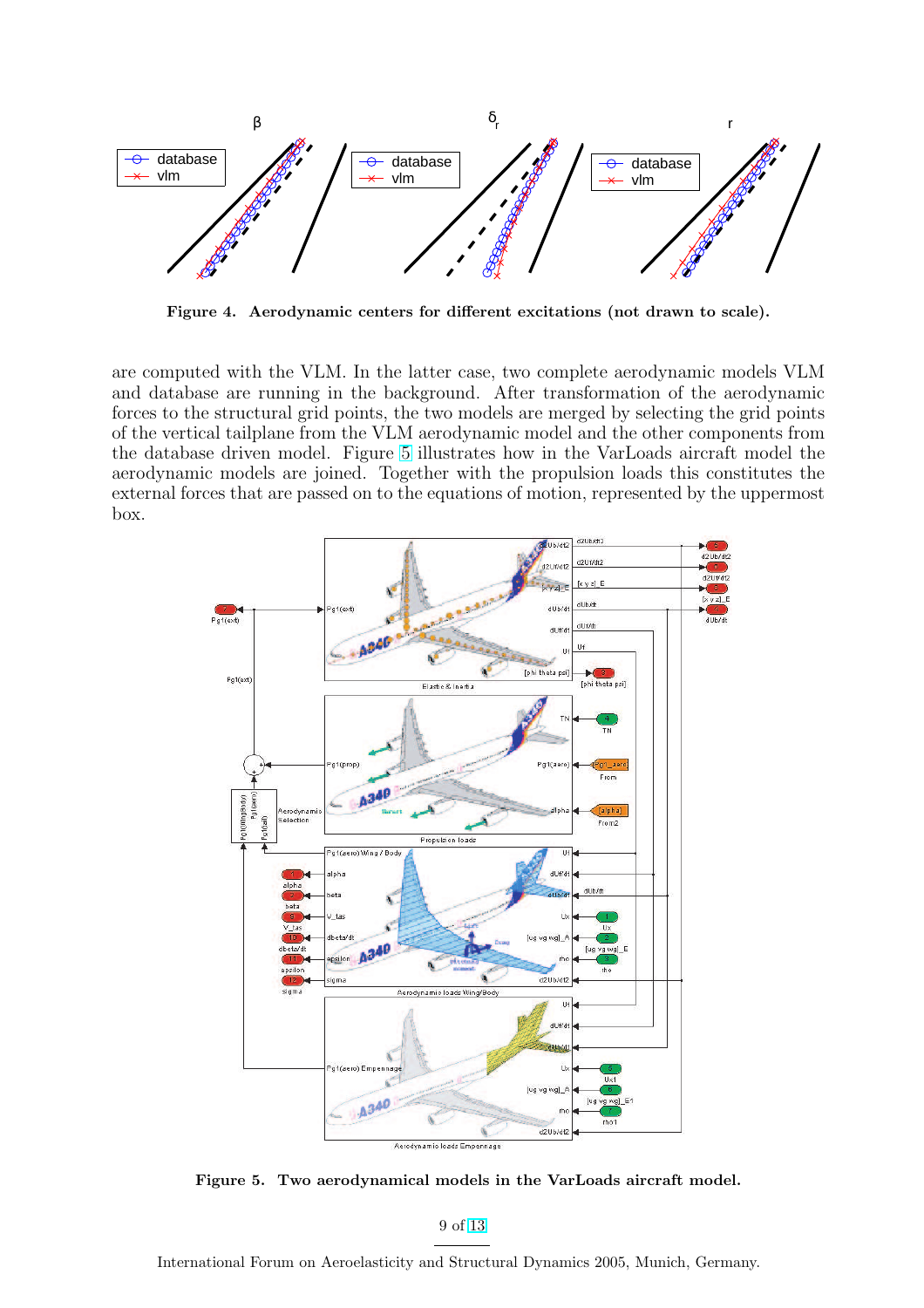<span id="page-9-0"></span>The resulting loads at fin root, broken down to their main excitations  $(\beta, \delta_r, \text{ and } r)$  are shown in Figure 6.



Figure 6. Lateral forces and moments at VTP root in component axes for different excitations (dashed: VLM solid: database).

The comparison of maximum root bending, torsion and shear force at the fin root, shown in Table 1, serves as basis for estimating the accuracy of a simulation conducted with the VLM aerodynamics.

|             | $VLM \div database$ |
|-------------|---------------------|
| $Q_y$       | 0.928               |
| $M_x$       | 0.997               |
| $M_{\rm z}$ | 0.692               |

Table 1. Maximum loads at VTP root.

As can be seen, in a closed loop simulation, the lateral force  $Q_y$  and the bending moment  $M_x$  match quite well. However the torsion moment  $M_z$  is off by about 30%, which can be attributed mainly to the differences of the aerodynamic centers.

#### 4.2. Fin Variants

After the inclusion of the VLM aerodynamic model for the baseline fin geometry and the assessment of the associated uncertainties, geometrical variations of the span are examined. The properties (normalized with the values for the reference geometry) of the investigated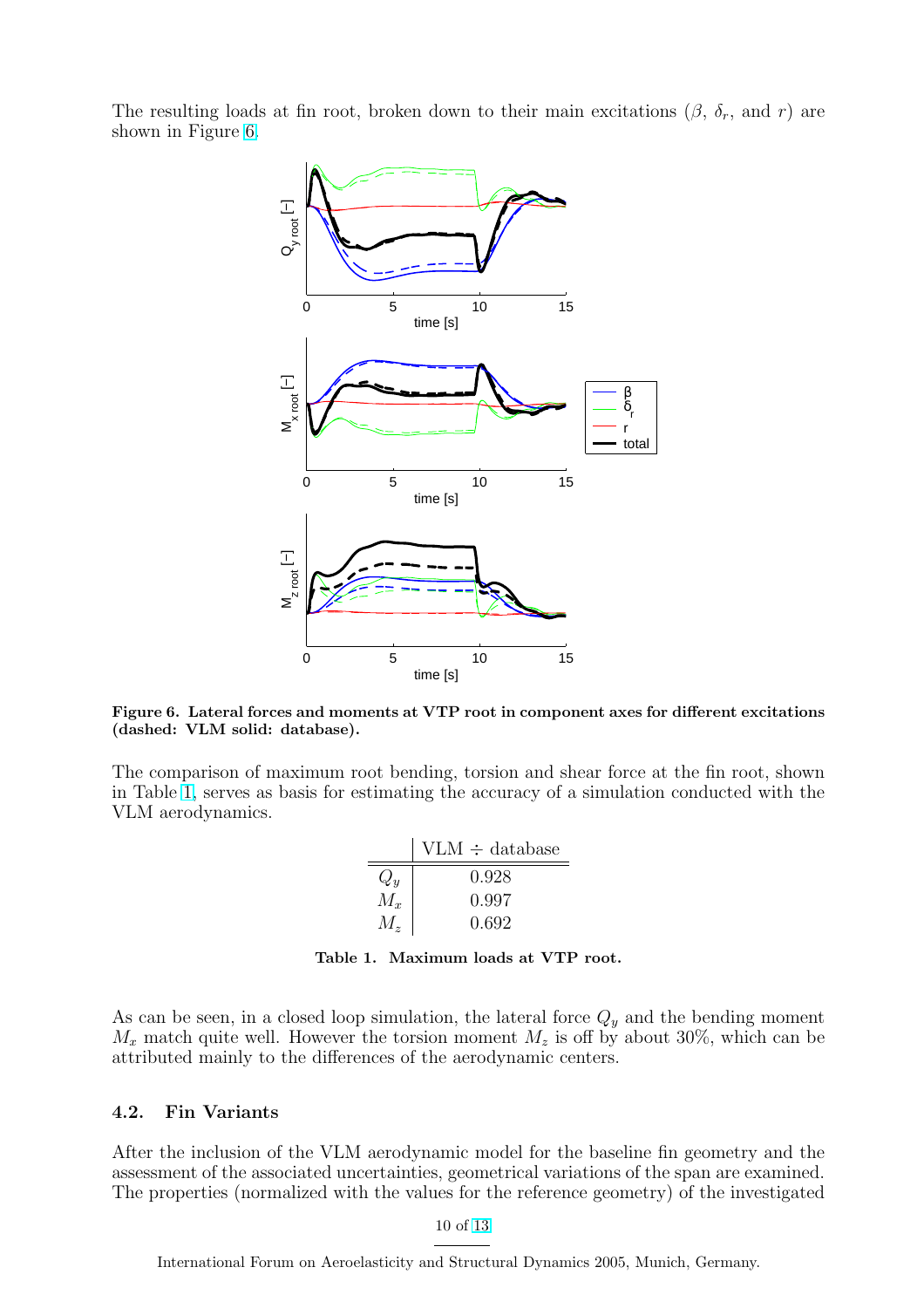variants are given in Table 2. The fin span is varied from  $-10\%$  to  $+10\%$ , while leading and trailing edge are extended, i.e. the sweep remains unchanged. In Figure 7, the geometries are visualized.

|                       |       |       | $3$ (ref.) |       | $\mathcal{L}$ |
|-----------------------|-------|-------|------------|-------|---------------|
| span $b$              | 0.9   | 0.95  | $1.0\,$    | 1.05  | 1.1           |
| area S                | 0.939 | 0.970 | 1.0        | 1.027 | 1.052         |
| taper ratio $\lambda$ | 1.152 | 1.076 | 1.0        | 0.924 | 0.848         |
| tail volume $V_{VTP}$ | 0.931 | 0.966 | 1.0        | 1.032 | .061          |

Table 2. Nondimensional geometrical properties of fin variants.



Figure 7. Geometry of fin variants.

The two separate aerodynamic models are merged as described for the baseline VTP and the time domain simulations are carried out, see Figure 8. The results are nondimesionalized by the corresponding maximum values for the baseline geometry. The initiated rudder deflection  $\delta_r$  is the same for all VTP variants. The response of the yaw damping system changes the deflections slightly, but without having an impact on the maximum loads. The torsion  $M_z$  reaches its maximum at the maximum  $\beta$ , wh[ile](#page-11-0)  $Q_y$  and  $M_x$  when, at the steady sideslip, the rudder deflection is returned to neutral, see also Figure 6. It can be seen that VTPs with less surface area, have less damping about the z-axis, swing to a larger magnitude of  $\beta$ . Also, the maximum is reached slightly later (6.6 s for the smallest area compared to 4.7 s for the largest area). The maximum yaw rate r is slightly higher for larger fins, which can be attributed to the increased control surface are[a](#page-9-0) of the rudder.

Finally, the loads at the fin root are compared for the different variants, as shown in Figure 9. Variant 3 refers to the reference fin, cf. Table 2. The value of the factor indicates the differences between the the baseline fin and the variants, calculated with the VLM aerodynamics. The bending moment  $M_x$  and torsion moment  $M_z$  at the fin root are given in the component coordinate frame, where the z-axis is aligned with the elastic axis of the compo[ne](#page-11-0)nt.

Unsurprisingly, the trend for the loads shows clearly that a smaller fin reduces the loads at the root. Since stability and control issues are the main design drivers, as an example  $V_{MC}$  was calculated for the given planform variants. Figure 9 shows the dynamic pressures  $q_{dyn}$  at  $V_{MC}$ . When the fin area becomes smaller,  $V_{MC}$  increases.

Once again, it has to be recalled, that due to poor estimation of the location of the aerodynamic centers, the torsion moment  $M_z$  was considerably [u](#page-11-0)nderestimated. The bending moment  $M_x$  however was captured quite well.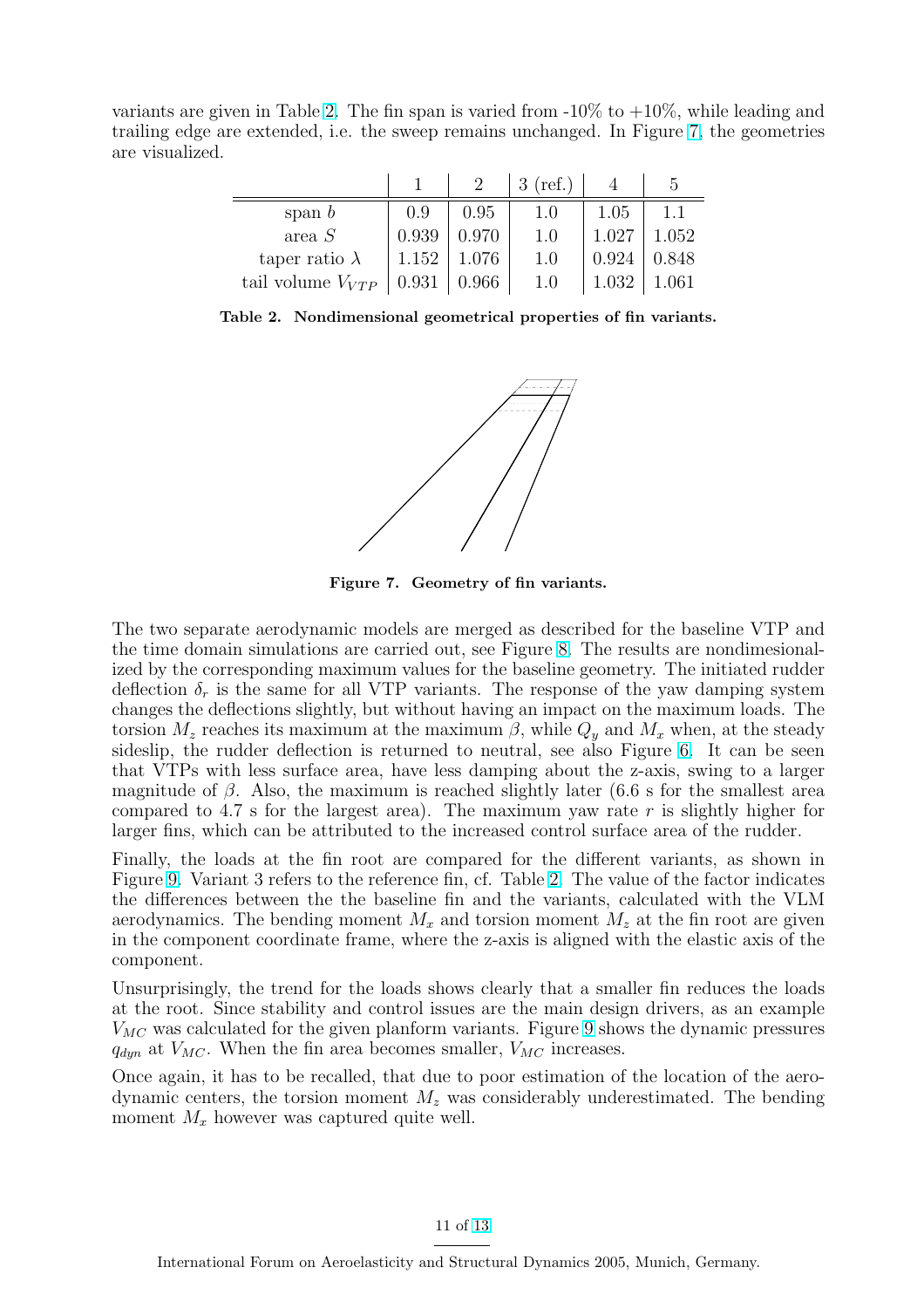<span id="page-11-0"></span>

Figure 8. Euler angle  $\Psi$ , yaw rate r,  $\beta$  and  $\delta_r$  for fin variants.



Figure 9. Bending moment  $M_x$ , torsion moment  $M_z$  and  $q_{dyn}$  at  $V_{MC}$  for fin span variants.

# 5. Conclusions and Outlook

Loads analysis models have been setup with the simulation environment VarLoads. Additionally to database driven aerodynamics, the VLM has been used to generate AIC matrices for the entire aircraft in order to include aerodynamic interferences. The gradients of the two aerodynamic methods were compared for the fin and the sources for the differences were explained.